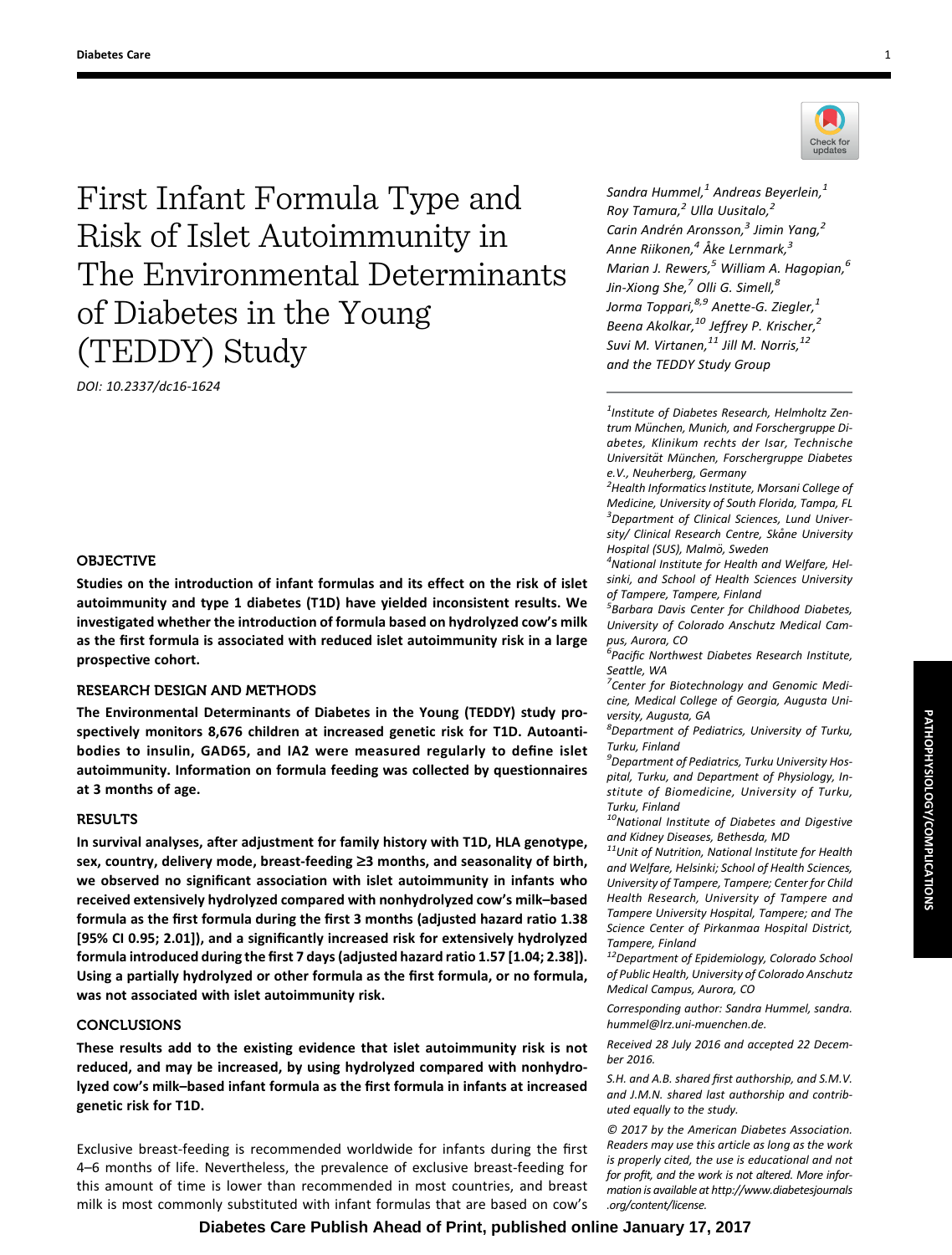milk proteins (1). Numerous studies have examined the association between age at first exposure to cow's milk and type 1 diabetes, resulting in inconsistent findings. One meta-analysis suggested an increased risk of type 1 diabetes with early exposure to cow's milk (2), whereas a second meta-analysis reported only a weak association that might have been influenced by study bias (3). Moreover, most prospective cohort studies showed no association between cow's milk introduction and islet autoimmunity and/or type 1 diabetes risk (4–7).

Most of the above-mentioned studies focused on whether the formulas contained cow's milk protein or not, did not account for the use of protein hydrolysates and the degree of hydrolysis, nor did they distinguish between whether the infant formula was given as the first or subsequent formula. Moreover, the availability and use of partially or extensively hydrolyzed infant formulas differs between countries and continents, possibly as a result of inconsistencies in terminology and regulations governing infant formulas (8). Weaning to infant formulas containing hydrolyzed cow's milk proteins is recommended for infants at increased allergy risk in some countries (9) and has also been hypothesized to protect infants at increased type 1 diabetes risk from developing islet autoimmunity (10). However in the Trial to Reduce IDDM in the Genetically at Risk (TRIGR), which studied 2,159 newborn infants from 15 countries, weaning to extensively hydrolyzed formula did not reduce islet autoimmunity risk compared with conventional formula (11).

Although the evidence for an association between early cow's milk exposure or longer exclusive breast-feeding duration and type 1 diabetes risk is limited, various infant feeding policies suggest a type 1 diabetes protective effect by delayed introduction of cow's milk (12,13). As a result, health care professionals and mothers are uncertain regarding the choice of infant formula if breast-feeding is not possible or additional milk feeding is needed. This is of particular interest to mothers with type 1 diabetes, who experience difficulties with exclusive breast-feeding and have to introduce infant formula in the early postpartum period (14).

Therefore, the aim of this study was to investigate whether the introduction

of hydrolyzed cow's milk–based formula as the first formula is associated with reduced islet autoimmunity risk in a large prospective cohort, accounting for different degrees of hydrolyzation. We used data from The Environmental Determinants of Diabetes in the Young (TEDDY) study, which is unique in the number of children with genetically increased type 1 diabetes risk monitored from birth and its prospectively collected detailed information of infant diet.

# RESEARCH DESIGN AND METHODS

TEDDY is a prospective cohort study funded by the National Institutes of Health with the primary goal to identify environmental causes of type 1 diabetes. The TEDDY study enrolled children with increased genetic risk for type 1 diabetes who were recruited in six clinical research centers-three in the U.S.: Colorado, Georgia/Florida, Washington, and three in Europe: Finland, Germany, and Sweden. Detailed study design and methods have been previously published (15,16). Written informed consents were obtained for all study participants from a parent or primary caretaker separately for genetic screening and then for participation in prospective follow-up. The study was approved by local Institutional Review Boards and is monitored by an External Advisory Board formed by the National Institutes of Health.

#### Study Population

Between September 2004 and February 2010, 424,788 newborn infants were screened for HLA genotypes associated with type 1 diabetes (17). The initial screening identified 21,589 eligible infants, of whom 8,676 were enrolled in the follow-up study before the age of 4 months. From the total cohort of 8,676 children, 170 were excluded from this analysis because of HLA ineligibility ( $n = 116$ ) or indeterminate islet autoantibody status ( $n = 54$ ), leaving a sample size of 8,506.

#### Assessment of Study End Point

The primary outcome was the development of persistent islet autoimmunity, assessed in serum samples obtained during a clinical visit every 3 months starting at 3 months of age. Persistent autoimmunity was defined by the presence of at least one islet autoantibody among autoantibodies to GAD (GADA),

insulinoma-associated protein 2 (IA-2A), or insulin (IAA) on two or more consecutive visits confirmed by two laboratories. Date of persistent autoimmunity was defined as the draw date of the first sample of the two consecutive samples that deemed the child persistent confirmed positive for an autoantibody. The presence of persistent multiple islet autoantibodies was defined by the presence of at least two persistent and confirmed islet autoantibodies. Date of persistent multiple islet autoantibodies was defined as the draw date of the first sample when the second persistent and confirmed islet autoantibody was detected. Children with positive islet autoantibody results that were a result of maternal IgG transmission were not considered to be positive for that autoantibody unless the child had a negative sample before the first positive sample or the autoantibody persisted beyond 18 months of age (18).

## Assessment of Infant Diet

Information on infant diet in the first 3 months of life was collected by questionnaire from the primary caretaker during the first clinical visit at 3 to 4 months after birth. The age at introduction, duration of intake, and type of infant formulas used, breast-feeding status and duration, and the age at introduction of all new foods were recorded. Primary caretakers were asked during the first interview whether the baby was still receiving any breast milk. If they responded "no," they were asked the age of the child when breast-feeding was cancelled or whether the child had never been breast-fed. A further question collected similar information for the use of banked/donated breast milk. Concerning the use of infant formulas, primary caretakers were asked whether the baby had been given infant formula(s). Caretakers were asked to remember and include small amounts of formula, such as when it was mixed into food. Caretakers who responded yes were provided a list of formulas so that they could choose the formula(s) the baby had been given. The child's age when formula use was started and stopped was recorded by study nurses. For this analysis, information about the type and use of the first and subsequent infant formulas fed during the first 3 months of life was categorized and coded by the type of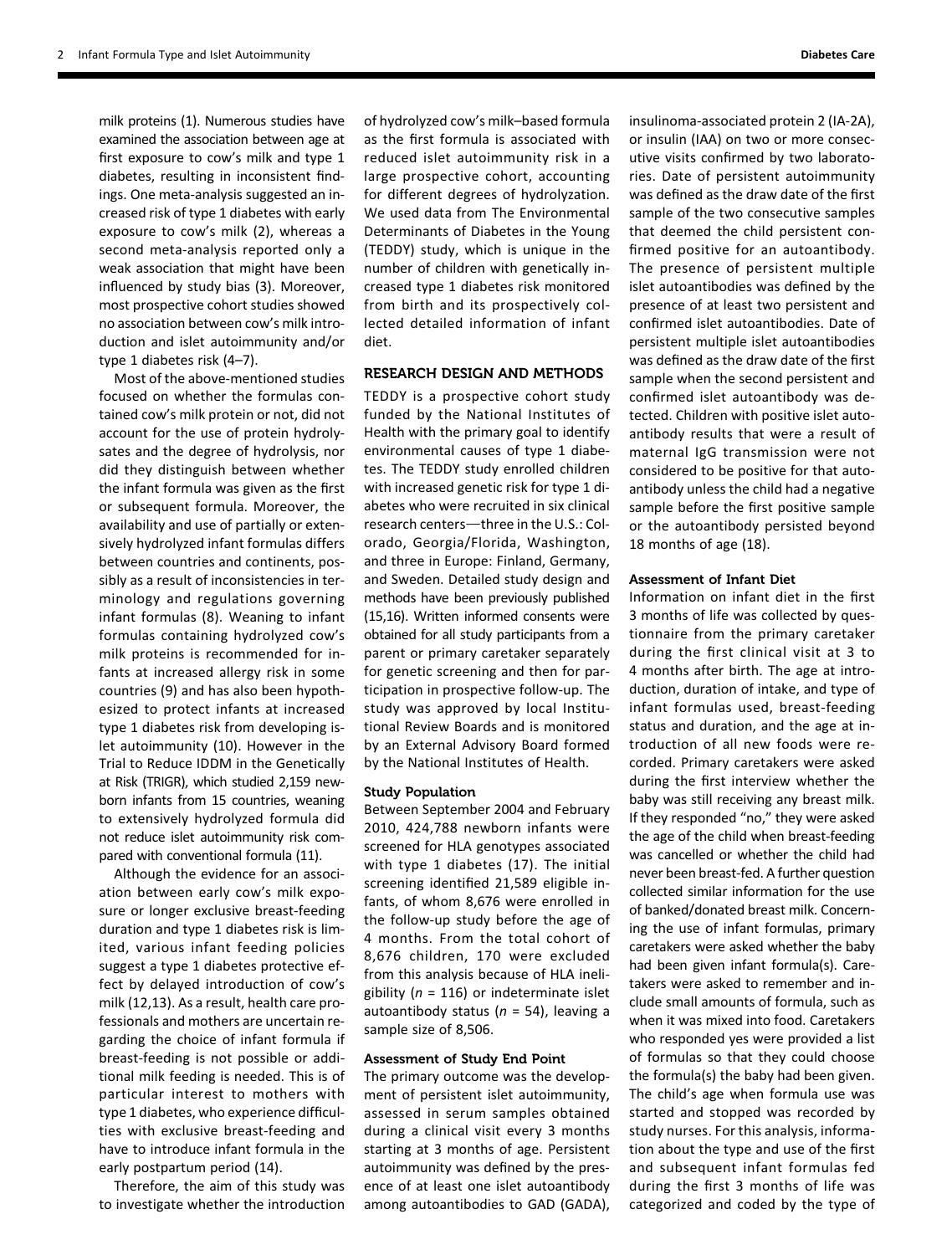protein source (e.g., cow's milk, casein, soy, synthetic amino acids, whey, other) and by the degree of processing (nonhydrolyzed, partially hydrolyzed, extensively hydrolyzed). The TEDDY study did not provide any recommendations or advice on infant feeding to the families.

### Assessment of Covariates

Information about basic demographic characteristics and family history of diabetes was received from the infant screening form. Perinatal variables, such as mode of delivery, were obtained by structured interviews during the first study visit.

#### Statistical Analyses

The first formula introduced for each child was classified according to the protein source and type of processing (nonhydrolyzed cow's milk, partially hydrolyzed cow's milk, extensively hydrolyzed cow's milk, other than cow's milk protein, no formula but regular cow's milk, or no formula and no cow's milk), independent of breast-feeding continuation.

Kaplan-Meier analysis was used to estimate (unadjusted) cumulative risks of development of any islet autoantibodies by first infant formula type until age 3 months. In addition, we fitted Cox regression models to assess hazard ratios (HRs) and corresponding 95% CIs of the subsequent development of any islet autoantibodies with first infant formula use until age 3 months as a predictor. Time to event was defined as time from birth to the first visit of the two consecutive visits that deemed the subject persistent confirmed positive antibodies. Models were adjusted for the potential confounders sex, country, HLA genotype (DR3/4, DR4/4, DR3/3 or other), having a first-degree relative with type 1 diabetes (yes/no), having a mother with type 1 diabetes (yes/no), delivery mode (cesarean [C]-section, yes/no), any breast-feeding  $\geq$ 3 months (yes/no), and seasonality of birth (i.e., whether the child was born in spring [March to May], summer [June to August], fall [September to November], or winter [December to February]). Interaction terms of the respective predictor variables with time were calculated to check the proportional hazards assumption for each model, which was not rejected for any of these models. In addition, we explored potential effect

modification by HLA genotype and country by including interaction terms in the model and evaluating significance based on the  $\chi^2$  test.

We performed three sensitivity analyses. First, because extensively hydrolyzed formula had frequently been introduced already shortly after birth, we restricted the time interval of introduction to first formula exposure to the first 7 days of life. Second, we assessed associations with outcome multiple islet autoantibodies and with the appearance of IAA autoantibodies only or GADA autoantibodies only at seroconversion (18). Third, because children who were introduced to extensively hydrolyzed formula within the first 7 days of life were often switched to another formula at a later time, we adjusted our analyses additionally for a switch in formula (yes/no) until age 3 months.

The significance level for all analyses was set to 0.05. All calculations were done with SAS 9.3 (SAS Institute Inc., Cary, NC) and R 3.0.3 ([http://cran.r](http://cran.r-project.org)[project.org\)](http://cran.r-project.org) software.

### RESULTS

Median follow-up of the children analyzed was 8.0 (interquartile range 6.5– 9.0) years. Further characteristics of the study population are given in Table 1. During their first 3 months of age, 2,198 children did not receive any formula or cow's milk. Up to the age of 7 days, 2,737 children received nonhydrolyzed formula as a first formula, 116 received partially hydrolyzed formula, and 210 received extensively hydrolyzed formula. Infants who were introduced to extensively hydrolyzed formula until age 3 months as a first infant formula were predominantly from Finland (80.5%) (Table 2), were introduced to this formula at a median age of 0 days, and were often switched to another formula type during the first 3 months of life (63.5%), mainly to nonhydrolyzed cow's milk formula (in 160 of 169 infants). Duration of the first formula intake was missing in 1,611 subjects. When duration was known, more than 60% (156 of 246) of children introduced to extensively hydrolyzed infant formula as the first formula were fed this formula only for less than 7 days.

Infants who received extensively hydrolyzed formula as the first formula during the first 3 months had an increased risk for development of any islet autoantibodies in unadjusted analyses

#### Table 1—Characteristics of children included in the analysis

| Variable                                                                                                                                                                                                                                                                                              | N(%)<br>$N = 8,506$                                                         |
|-------------------------------------------------------------------------------------------------------------------------------------------------------------------------------------------------------------------------------------------------------------------------------------------------------|-----------------------------------------------------------------------------|
| Developed any islet autoantibodies                                                                                                                                                                                                                                                                    | 686 (8.1)                                                                   |
| Developed multiple islet autoantibodies                                                                                                                                                                                                                                                               | 410 (4.8)                                                                   |
| Female child                                                                                                                                                                                                                                                                                          | 4,193 (49.3)                                                                |
| <b>HLA</b> genotype<br><b>DR3/4</b><br>DR4/4<br><b>DR3/3</b><br>Other                                                                                                                                                                                                                                 | 3,319 (39.0)<br>1,664 (19.6)<br>1,782 (21.0)<br>1,741 (20.5)                |
| Having a first-degree relative with type 1 diabetes                                                                                                                                                                                                                                                   | 922 (10.8)                                                                  |
| Having a mother with type 1 diabetes                                                                                                                                                                                                                                                                  | 337 (4.0)                                                                   |
| Delivery by C-section                                                                                                                                                                                                                                                                                 | 2,205 (25.9)                                                                |
| Country of residence<br>U.S.<br>Finland<br>Germany<br>Sweden                                                                                                                                                                                                                                          | 3,632(42.7)<br>1,805 (21.2)<br>572(6.7)<br>2,497 (29.4)                     |
| Type of first formula introduced during the first 3 months<br>Nonhydrolyzed cow's milk-based formula<br>Extensively hydrolyzed cow's milk-based formula<br>Partially hydrolyzed cow's milk-based formula<br>Other formula <sup>t</sup><br>No formula, no cow's milk<br>No formula, regular cow's milk | 5,523 (64.9)<br>266(3.1)<br>274(3.2)<br>214(2.5)<br>2,198 (25.8)<br>31(0.4) |
| $\pm i$ . The transformation of the state of the state of the state of the state of the state of the state of the state of the state of the state of the state of the state of the state of the state of the state of the state                                                                       |                                                                             |

†Including soy protein–based and elemental formula.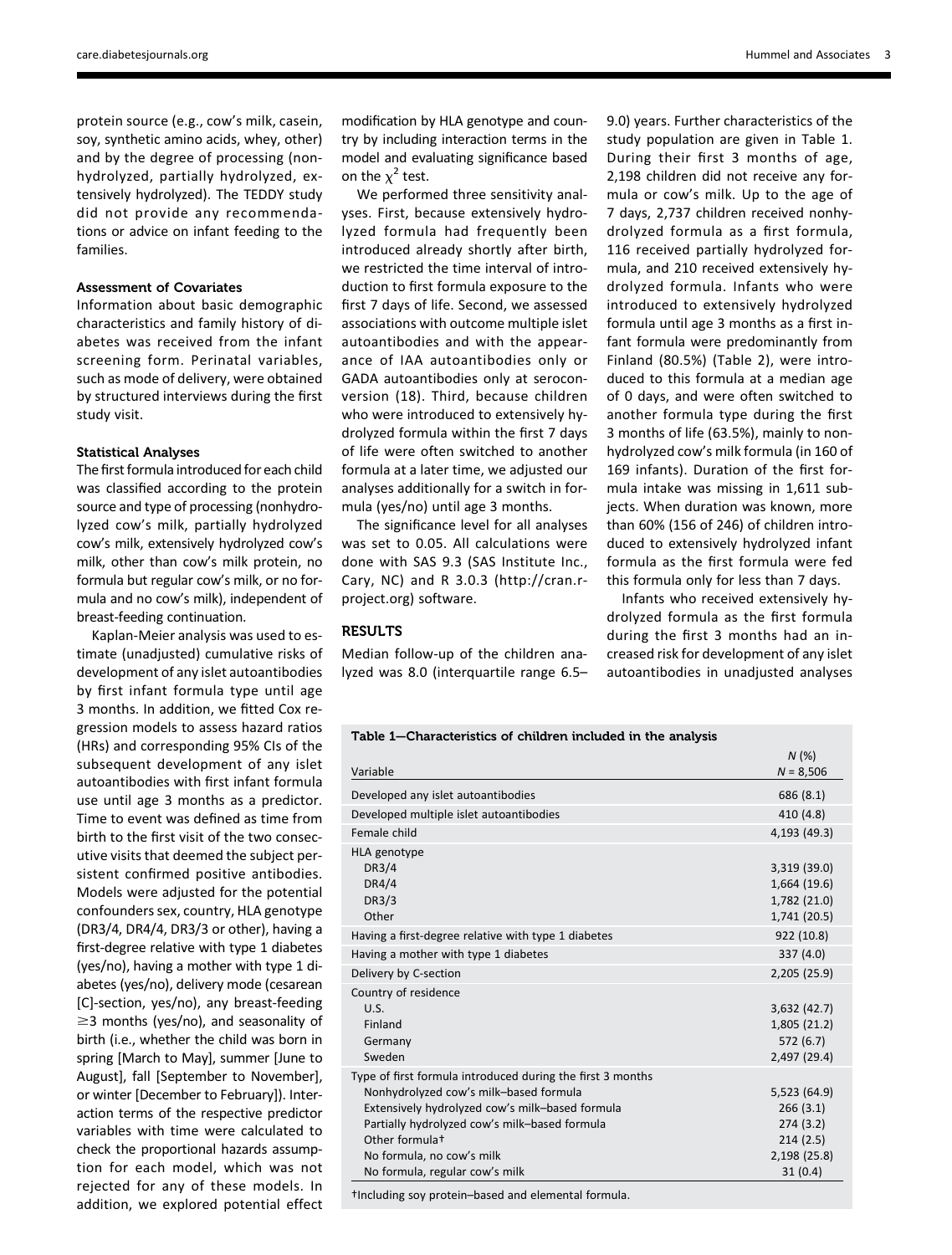| Table 2–Subject and feeding characteristics according to type of first formula introduced during the first 3 months of age             |                                    |                                                |                                           |               |                              |                                   |
|----------------------------------------------------------------------------------------------------------------------------------------|------------------------------------|------------------------------------------------|-------------------------------------------|---------------|------------------------------|-----------------------------------|
| Subject characteristic                                                                                                                 | Cow's milk-based,<br>nonhydrolyzed | extensively hydrolyzed<br>Cow's milk-based,    | partially hydrolyzed<br>Cow's milk-based, | Other formula | no cow's milk<br>No formula, | regular cow's milk<br>No formula, |
|                                                                                                                                        | $n = 5,523$                        | $n = 266$                                      | $n = 274$                                 | $n = 14$      | $n = 2,198$                  | $n = 31$                          |
| Female, n (%)                                                                                                                          | 2,702 (48.9)                       | 127 (47.7)                                     | 149 (54.4)                                | 110 (51.4)    | 1,088 (49.5)                 | 17(54.8)                          |
| HLA DR3/4, n (%)                                                                                                                       | 2,162 (39.2)                       | 87 (32.7)                                      | 112 (40.9)                                | 100 (46.7)    | 843 (38.4)                   | 15 (48.4)                         |
| HLA DR4/4, n (%)                                                                                                                       | 1,079 (19.5)                       | 49 (18.4)                                      | 45 (16.4)                                 | 28 (13.1)     | 452 (20.6)                   | 11(35.5)                          |
| HLA DR3/3, n (%)                                                                                                                       | 1,150 (20.8)                       | 39 (14.7)                                      | 63 (23.0)                                 | 48 (22.4)     | 479 (21.8)                   | 3(9.7)                            |
| First-degree relative with type 1 diabetes, n (%)                                                                                      | 542 (9.8)                          | 33(12.4)                                       | 64 (23.4)                                 | 40 (18.7)     | 241 (11.0)                   | 2(6.5)                            |
| Mother with type 1 diabetes, n (%)                                                                                                     | 221 (4.0)                          | 11(4.1)                                        | 33 (12.0)                                 | 18 (8.4)      | 53 (2.4)                     | 1(3.2)                            |
| C-section, $n$ (%)                                                                                                                     | 1,593 (28.9)                       | 52 (19.6)                                      | 113 (41.2)                                | 85 (39.7)     | 359 (16.4)                   | 3(10.3)                           |
| Country, n (%)                                                                                                                         |                                    |                                                |                                           |               |                              |                                   |
| .s.<br>ت                                                                                                                               | 2,580 (46.7)                       | 24 (9.0)                                       | 115 (42.0)                                | 166 (77.6)    | 731 (33.3)                   | 16 (51.6)                         |
| Finland                                                                                                                                | 1,052(19.1)                        | 214 (80.5)                                     | 4(1.5)                                    | 27 (12.6)     | 506 (23.0)                   | 2(6.5)                            |
| Germany                                                                                                                                | 203 (3.7)                          | 2(0.8)                                         | 151 (55.1)                                | 15 (7.0)      | 198 (9.0)                    | 3(9.7)                            |
| Sweden                                                                                                                                 | 1,688 (30.6)                       | 26 (9.8)                                       | 4(1.5)                                    | 6(2.8)        | 763 (34.7)                   | 10(32.3)                          |
| Birth seasonality, n (%)                                                                                                               |                                    |                                                |                                           |               |                              |                                   |
| Spring                                                                                                                                 | 1,260 (22.8)                       | 71 (26.7)                                      | 62(22.6)                                  | 59 (27.6)     | 540 (24.6)                   | 7(22.6)                           |
| Summer                                                                                                                                 | 1,369 (24.8)                       | 66 (24.8)                                      | 67(24.5)                                  | 52 (24.3)     | 577 (26.3)                   | 8(25.8)                           |
| $\overline{16}$                                                                                                                        | 1,431 (25.9)                       | 53 (19.9)                                      | 74 (27.0)                                 | 55 (25.7)     | 541 (24.6)                   | 7(22.6)                           |
| Winter                                                                                                                                 | 1,463 (26.5)                       | 76 (28.6)                                      | 71 (25.9)                                 | 48 (22.4)     | 540 (24.6)                   | 9(29.0)                           |
| Switching to another formula type during the<br>Age at introduction of first formula,<br>median (IQR), days<br>Feeding characteristics | $7(0 - 28)$                        | $\begin{pmatrix} 0 & 0 \\ 0 & 0 \end{pmatrix}$ | $7(0-28)$                                 | $(0 - 14)$    |                              |                                   |
| first 3 months, $n$ $(%)$                                                                                                              | 961 (17.4)                         | 169 (63.5)                                     | 102 (37.2)                                | 95 (44.4)     |                              | $\overline{\phantom{a}}$          |
| Duration of first formula intake (days), n (%)                                                                                         |                                    |                                                |                                           |               |                              |                                   |
| $\frac{9}{1}$                                                                                                                          | 1,308 (32.3)                       | 156 (63.4)                                     | 36 (18.2)                                 | 87 (49.7)     |                              |                                   |
| $7 - 29$                                                                                                                               | 1,663(41.1)                        | 81 (32.9)                                      | 112 (56.6)                                | 70 (40.0)     |                              |                                   |
| $\geq 30$                                                                                                                              | 1,076 (26.6)                       | 9(3.7)                                         | 50(25.3)                                  | 18 (10.3)     |                              |                                   |
| Any breast-feeding $\geq$ 3 months, n (%)                                                                                              | 3,310 (60.5)                       | 206 (77.4)                                     | 140 (54.5)                                | 152 (71.4)    | 2,177 (99.1)                 | 23 (74.2)                         |
| The percentages refer to the number of available subjects in the respective formula group. IQR, interquartile range.                   |                                    |                                                |                                           |               |                              |                                   |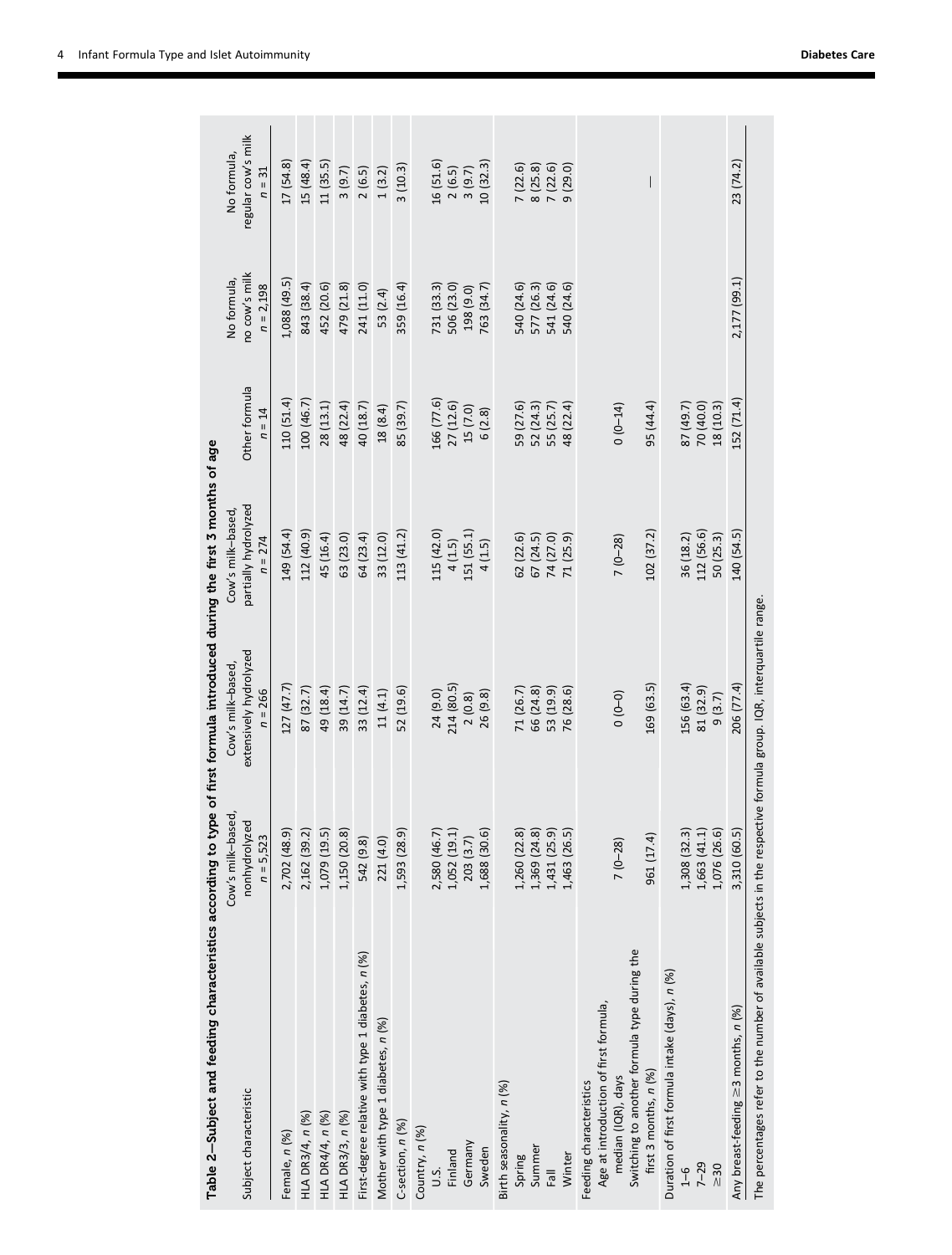(unadjusted HR 1.63 [95% CI 1.15; 2.33]), which did not remain significant after adjustment for potential confounders (adjusted HR 1.38 [0.95; 2.01]), compared with children who received nonhydrolyzed cow's milk formula (Table 3 and Fig. 1A). However, this association was statistically significant also in adjusted analyses when the first formula introduced during the first 7 days was examined (adjusted HR 1.57 [1.04; 2.38]) (Table 3 and Fig. 1B). No significant associations were observed in infants receiving partially hydrolyzed formula, other formula, or no formula during the first 3 months compared with nonhydrolyzed cow's milk formula. No significant interactions between type of first formula and HLA genotype or country were observed.

We observed almost identical HRs, although with slightly wider CIs, for multiple islet autoantibody development by the introduction of extensively hydrolyzed formula during the first 7 days (adjusted HR 1.58 [95% CI 0.94; 2.64]) and by introduction during the first 3 months (adjusted HR 1.39 [0.88; 2.20]). Exposure to extensively hydrolyzed formula as the first formula was significantly associated with the development of IAA autoantibodies ( $n = 268$ ; adjusted HR 1.75 [1.04; 2.93] for exposure in the first 3 months, and adjusted HR 1.88 [1.06; 3.34] for exposure in the first 7 days), but not with the development of GADA autoantibodies ( $n = 285$ ; adjusted HR 1.10 [0.56; 2.13] for exposure in the first 3 months and 1.29 [0.62; 2.69] for exposure in the first 7 days). The observed associations did not change considerably when we additionally adjusted for a switch in formula type in the first 3 months (e.g., adjusted HR 1.63 [1.05, 2.52]) for development of any islet autoantibodies by exposure to extensively hydrolyzed formula during the first 7 days, whereas the switch itself was not associated with increased risk (e.g., adjusted HR 0.94 [0.73, 1.20] for development of any islet autoantibodies).

# CONCLUSIONS

Our study indicated that islet autoimmunity risk is not reduced and might even be increased in children who received extensively hydrolyzed cow's milk–based formula compared with nonhydrolyzed cow's milk–based formula as a first formula. Islet autoimmunity risk was not associated with the first introduction of partially hydrolyzed or other formulas and of regular cow's milk or no cow's milk (compared with nonhydrolyzed cow's milk).

Consistent with findings from the TRIGR trial (11), our results provide evidence that introducing an extensively hydrolyzed formula as the first infant formula does not protect children with an HLA-conferred increased risk for type 1 diabetes from the development of islet autoimmunity and, specifically, of IAA autoantibodies. Rather, our findings indicate that early weaning to an extensively hydrolyzed cow's milk– based formula is associated with an increased risk for islet autoimmunity. It is noteworthy that 80.5% of infants receiving extensively hydrolyzed formula as the first formula were from Finland. The incidence of type 1 diabetes has been reported to be higher in Finnish children compared with the other TEDDY countries (16). Further, the association between extensively hydrolyzed infant formula and islet autoimmunity risk was attenuated after adjusting for country, HLA genotype, having a firstdegree relative with type 1 diabetes, sex, delivery mode, breast-feeding duration, and seasonality of birth. However, interaction analyses did not indicate that this association was modified by genotype or country. Thus, it appears unlikely that country-specific differences are the major factor that would explain these associations. Furthermore, children receiving extensively hydrolyzed formula were introduced to this formula type very early, and more than 60% consumed it only for a short duration and were frequently switched to a nonhydrolyzed cow's milk formula during the first 3 months of life. When we restricted our analyses to formulas introduced during the first 7 days of life, the association between extensively hydrolyzed infant formula and risk for islet autoimmunity became stronger, suggesting that very early decisions about infant milk feeding may be important in islet autoimmunity risk. It appears unlikely, though, that an early switch in formula type is an important confounder in this context, because such a switch during the first 3 months of life did not mitigate the observed associations and was also not associated with increased

autoimmunity risk itself.

| Table 3-Risk for any islet autoantibody by type of first formula introduced during the first 3 months of age and first 7 days of age |  |  |
|--------------------------------------------------------------------------------------------------------------------------------------|--|--|
|--------------------------------------------------------------------------------------------------------------------------------------|--|--|

|                                                |                    | Unadjusted HR    |         | Adjusted* HR      |                                |
|------------------------------------------------|--------------------|------------------|---------|-------------------|--------------------------------|
|                                                | Events/exposed (%) | (95% CI)         | P value | (95% CI)          | P value                        |
| First formula introduced during first 3 months |                    |                  |         |                   |                                |
| Cow's milk-based, nonhydrolyzed                | 421/5,523 (7.6)    | Reference        |         | Reference         |                                |
| Cow's milk-based, extensively hydrolyzed       | 33/266 (12.4)      | 1.63(1.15; 2.33) | 0.007   | 1.38(0.95; 2.01)  | 0.09                           |
| Cow's milk-based, partially hydrolyzed         | 17/274(6.2)        | 0.86(0.53; 1.40) | 0.55    | 0.83(0.49; 1.41)  | 0.49                           |
| Other formula                                  | 15/214 (7.0)       | 0.93(0.55; 1.56) | 0.78    | 0.91(0.54; 1.54)  | 0.73                           |
| No formula, no cow's milk                      | 196/2,198 (8.9)    | 1.17(0.99; 1.39) | 0.07    | 1.00(0.84; 1.21)  | 0.97                           |
| No formula, regular cow's milk                 | 4/31(12.9)         | 1.67(0.62; 4.47) | 0.31    | 1.72 (0.64; 4.61) | 0.28                           |
| First formula introduced during first 7 days   |                    |                  |         |                   |                                |
| Cow's milk-based, nonhydrolyzed                | 200/2,737 (7.3)    | Reference        |         | Reference         | $\qquad \qquad \longleftarrow$ |
| Cow's milk-based, extensively hydrolyzed       | 30/210 (14.3)      | 1.96(1.34; 2.88) | < 0.001 | 1.57(1.04; 2.38)  | 0.03                           |
| Cow's milk-based, partially hydrolyzed         | 9/116(7.8)         | 1.10(0.56; 2.14) | 0.78    | 0.99(0.48; 2.06)  | 0.99                           |
| Other formula                                  | 11/128(8.6)        | 1.21(0.66; 2.21) | 0.55    | 1.12(0.61; 2.07)  | 0.71                           |
| No formula, no cow's milk                      | 436/5,313 (8.2)    | 1.11(0.94; 1.31) | 0.22    | 0.97(0.82; 1.16)  | 0.76                           |
| No formula, regular cow's milk                 | 0/2(0.0)           |                  |         |                   |                                |

\*Adjusted for HLA genotype, first-degree relative with type 1 diabetes, mother with type 1 diabetes, sex, country, mode of delivery, any breastfeeding  $\geq$ 3 months, and seasonality of birth.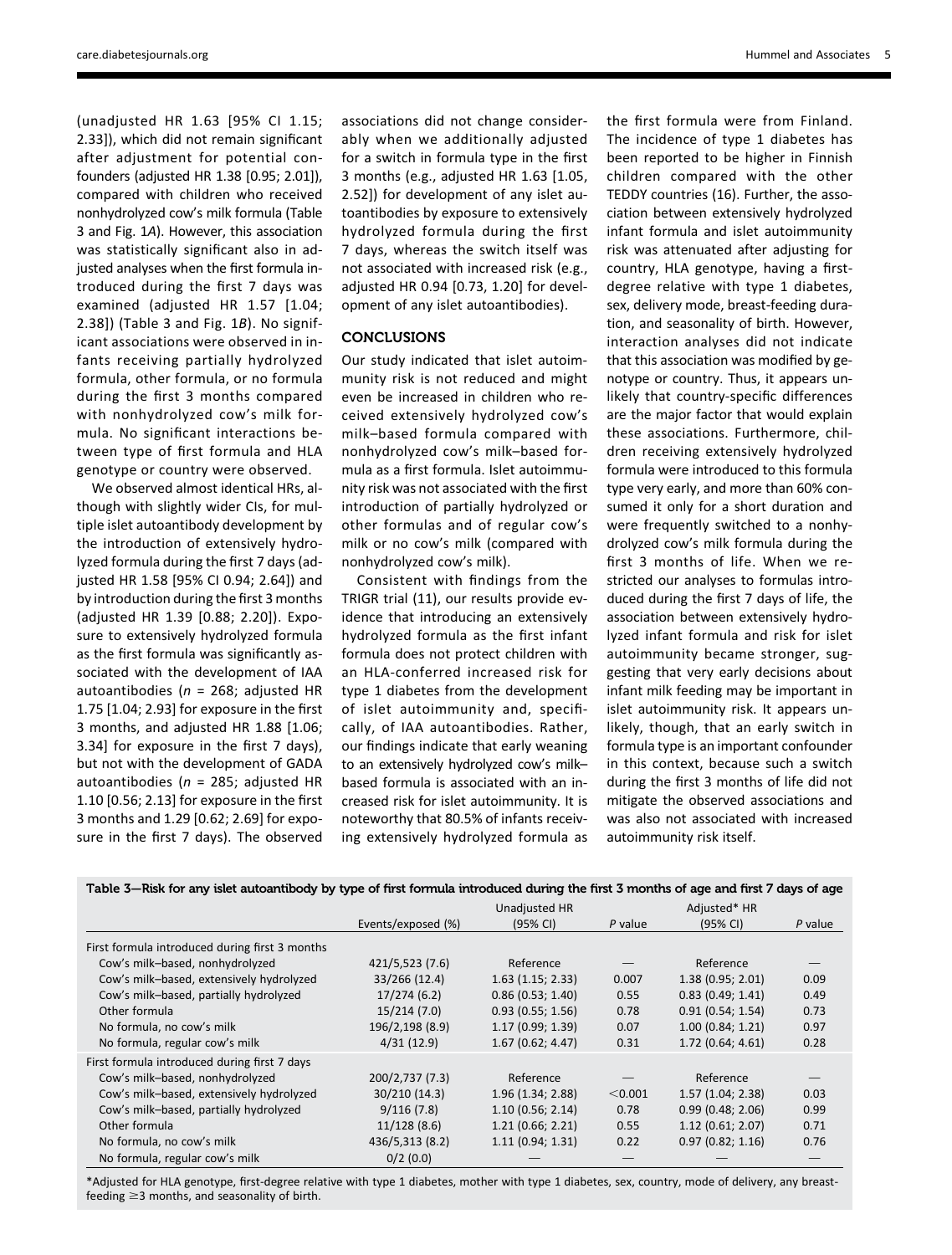

Figure 1—Cumulative risk of any islet autoimmunity with respect to type of first formula introduced during the first 3 months (A) and 7 days (B). The P values refer to log-rank tests. The numbers below the graphs indicate the number of subjects in each formula group at each follow-up.

The molecular weights of the proteins contained in nonhydrolyzed cow's milk formula range from 14 to 67 kD. In

contrast, peptides have a molecular weight of  $<$ 3 kD in extensively hydrolyzed formulas and of 3–10 kD in partially hydrolyzed infant formulas (9). Thus, compared with nonhydrolyzed cow's milk formula, extensively hydrolyzed infant formula does not contain intact bovine insulin, which has been hypothesized to be associated with increased type 1 diabetes risk in previous studies (19,20). Our results do not support the role of bovine insulin in the development of islet autoimmunity because cumulative islet autoimmunity risk and, specifically, risk for IAA autoantibodies at seroconversion was rather increased in infants receiving extensively hydrolyzed cow's milk–based formula. Interestingly, consistent with our results, hydrolyzed formula intake was also associated with increased islet autoimmunity risk, although not significantly, in the TRIGR study (11).

In fact, the potential increase of islet autoimmunity risk in infants fed an extensively hydrolyzed infant formula during the first 3 months needs further investigation. Recent research activities focusing on proteins included in human and bovine milk, as well as in colostrum, indicated that milk from both species contains proteins and peptides that are involved in the modulation of the immune system and maturation of the gastrointestinal tract of the newborn infant, although the protein type and quantity in milk differs between species (21–23). A recent study investigated the composition of human milk and observed changes in the human milk serum proteome during the first 2 weeks of lactation, which coincide with the gradual maturation of the digestive and immune system (24). These findings further strengthen the relevance of protein composition during the first 2 weeks in child development. Although proteins included in infant formula made from nonhydrolyzed cow's milk differ quantitatively and qualitatively from those included in human breast milk, proteins may lose their functionality dependent on the degree of hydrolyzation. Further targeted investigations are needed to identify which bovine proteins may be of importance here.

The strengths of this study include the prospective collection of detailed information on the use of different formula types, minimizing recall bias. In addition, the multinational large sample size gave us the possibility to investigate associations between various types of infant formulas and islet autoimmunity risk and potential country-specific differences.